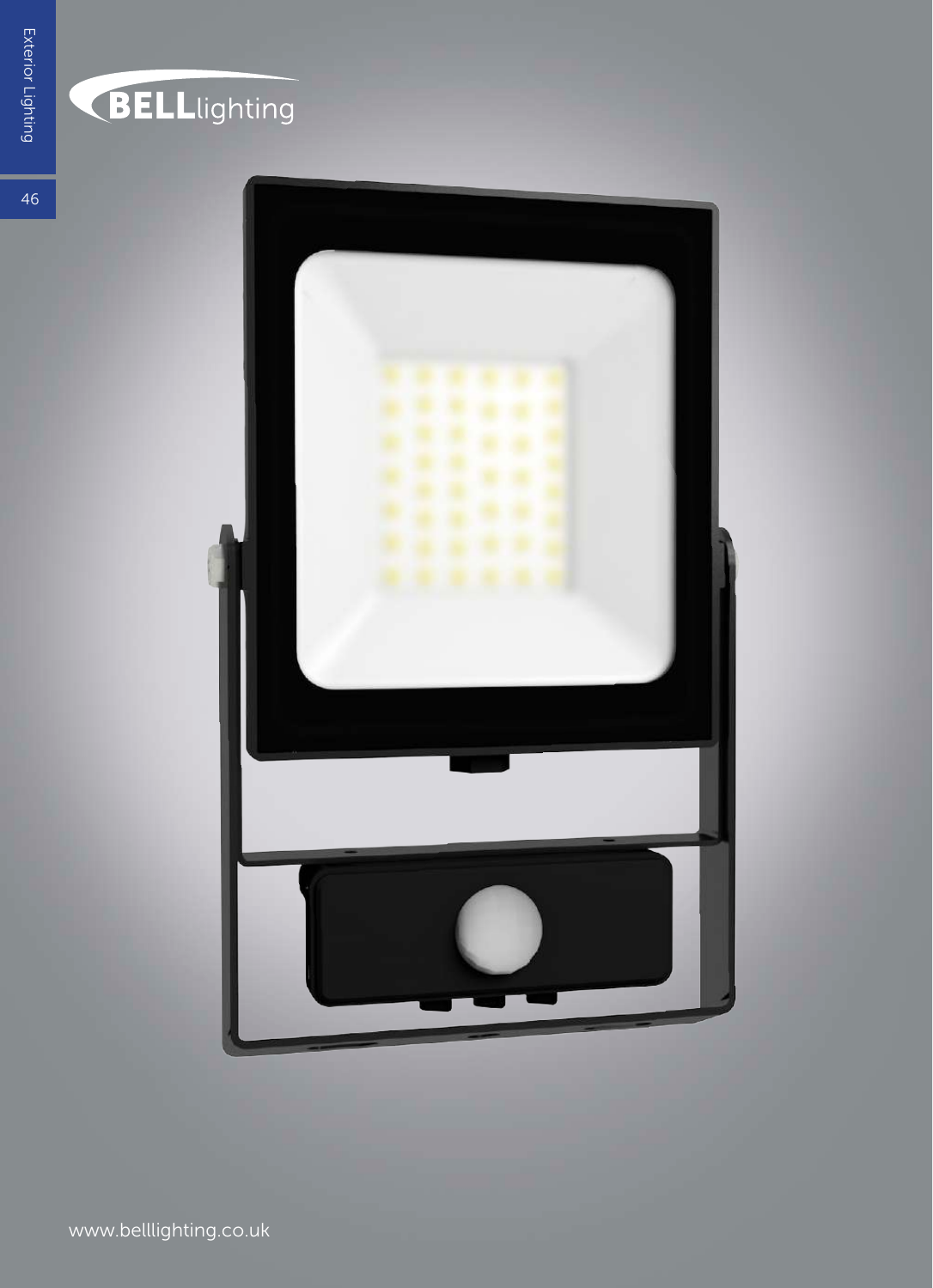#### 47

## **Skylinevista**

#### LED Floodlight

The Skyline Vista LED Floodlight offers a super slim compact design ideal for domestic and commercial premises. Available in a variety of wattages and colour temperatures with the option to include a PIR.

- Genuine replacement for Halogen Floodlight
- Super slim compact design
- SMD LED
- Die-cast Aluminium
- Separately tested IP65 PIR Sensor (PIR versions)
- PIR Over-ride function (PIR versions)
- Average 8M detection range for PIR Floods
- Available in 4000K & 2700K





LMR80: Maximum 20% of lumen depreciation over rated hours. B10: Maximum 10% of fittings failure rate over rated hours



|                | <b>Without PIR</b> |            |       |       |       |       |
|----------------|--------------------|------------|-------|-------|-------|-------|
|                | 10W                | <b>20W</b> | 30W   | 50W   | 100W  | 200W  |
| $\overline{A}$ | 133mm              | 149mm      | 177mm | 248mm | 190mm | 257mm |
| <sub>B</sub>   | 100mm              | 116mm      | 145mm | 209mm | 270mm | 351mm |
|                | 21.5mm             | 23mm       | 23mm  | 23mm  | 31mm  | 35mm  |

|    | With PIR        |            |       |       |  |  |
|----|-----------------|------------|-------|-------|--|--|
|    | 10 <sub>W</sub> | <b>20W</b> | 30W   | 50W   |  |  |
| A  | 215mm           | 230mm      | 275mm | 347mm |  |  |
| B  | 117mm           | 134mm      | 168mm | 223mm |  |  |
| C. | 46mm            | 46mm       | 46mm  | 46mm  |  |  |

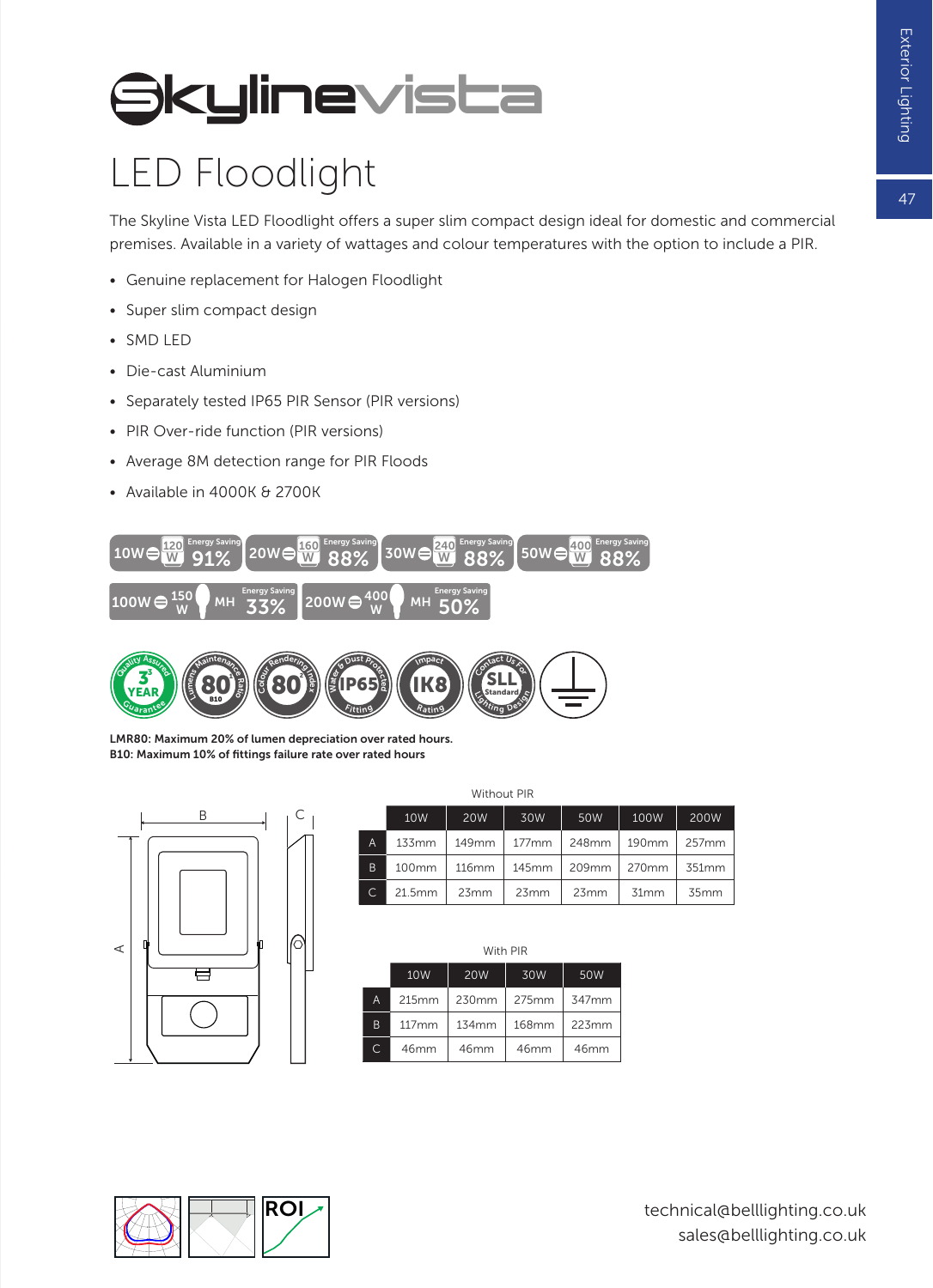# **Skylinevista**

### LED Floodlight

| <b>Technical Specification</b> |                                                                                                                                                                                                                                                                              |  |  |  |
|--------------------------------|------------------------------------------------------------------------------------------------------------------------------------------------------------------------------------------------------------------------------------------------------------------------------|--|--|--|
| Construction                   | Die Cast Aluminium body, Stainless Steel screws and fixings                                                                                                                                                                                                                  |  |  |  |
| Driver                         | <b>BELL</b>                                                                                                                                                                                                                                                                  |  |  |  |
| LED Chip                       | <b>SMD</b>                                                                                                                                                                                                                                                                   |  |  |  |
| IP Rating                      | IP65                                                                                                                                                                                                                                                                         |  |  |  |
| Operating Temp                 | -20°C to +25°C Outdoor use only                                                                                                                                                                                                                                              |  |  |  |
| Input Voltage                  | 240V                                                                                                                                                                                                                                                                         |  |  |  |
| Power Factor                   | > 0.9                                                                                                                                                                                                                                                                        |  |  |  |
| <b>CRI</b>                     | 80 - Exceeds EU standard of Ra 70 for Colour Rendering Index                                                                                                                                                                                                                 |  |  |  |
| <b>LMR</b>                     | 80 - Exceeds EU standard of 70 for Lumens Maintenance Ratio                                                                                                                                                                                                                  |  |  |  |
| Windage                        | $10W\,0.013M^2$ / 20W 0.015M <sup>2</sup> / 30W 0.024M <sup>2</sup> / 50W 0.053M <sup>2</sup> / 100W 0.051M <sup>2</sup> / 200W 0.087M <sup>2</sup><br>10W PIR 0.023M <sup>2</sup> / 20W PIR 0.033M <sup>2</sup> / 30W PIR 0.043M <sup>2</sup> / 50W PIR 0.075M <sup>2</sup> |  |  |  |
| Weight                         | 10W 0.32Kg / 10W PIR 0.49Kg / 20W 0.39Kg / 20W PIR 0.57Kg / 30W 0.54Kg / 30W PIR 0.75Kg<br>50W 1.1Kg / 50W PIR 1.24Kg / 100W 1.3Kg / 200W 2.6Kg                                                                                                                              |  |  |  |

| Code  | V   | W   | Description                          | Lm    | Temp  | Lm/W | Hours |
|-------|-----|-----|--------------------------------------|-------|-------|------|-------|
| 10700 | 240 | 10  | 10W Skyline Vista LED Floodlight     | 800   | 4000K | 80   | 25000 |
| 10701 | 240 | 10  | 10W Skyline Vista LED PIR Floodlight | 800   | 4000K | 80   | 25000 |
| 10702 | 240 | 20  | 20W Skyline Vista LED Floodlight     | 1600  | 4000K | 80   | 25000 |
| 10703 | 240 | 20  | 20W Skyline Vista LED PIR Floodlight | 1600  | 4000K | 80   | 25000 |
| 10704 | 240 | 30  | 30W Skyline Vista LED Floodlight     | 2400  | 4000K | 80   | 25000 |
| 10705 | 240 | 30  | 30W Skyline Vista LED PIR Floodlight | 2400  | 4000K | 80   | 25000 |
| 10706 | 240 | 50  | 50W Skyline Vista LED Floodlight     | 4000  | 4000K | 80   | 25000 |
| 10707 | 240 | 50  | 50W Skyline Vista LED PIR Floodlight | 4000  | 4000K | 80   | 25000 |
| 10716 | 240 | 100 | 100W Skyline Vista LED Floodlight    | 10000 | 4000K | 100  | 25000 |
| 10717 | 240 | 200 | 200W Skyline Vista LED Floodlight    | 20000 | 4000K | 100  | 25000 |
| 10708 | 240 | 10  | 10W Skyline Vista LED Floodlight     | 800   | 2700K | 80   | 25000 |
| 10709 | 240 | 10  | 10W Skyline Vista LED PIR Floodlight | 800   | 2700K | 80   | 25000 |
| 10710 | 240 | 20  | 20W Skyline Vista LED Floodlight     | 1600  | 2700K | 80   | 25000 |
| 10711 | 240 | 20  | 20W Skyline Vista LED PIR Floodlight | 1600  | 2700K | 80   | 25000 |
| 10712 | 240 | 30  | 30W Skyline Vista LED Floodlight     | 2400  | 2700K | 80   | 25000 |
| 10713 | 240 | 30  | 30W Skyline Vista LED PIR Floodlight | 2400  | 2700K | 80   | 25000 |
| 10714 | 240 | 50  | 50W Skyline Vista LED Floodlight     | 4000  | 2700K | 80   | 25000 |
| 10715 | 240 | 50  | 50W Skyline Vista LED PIR Floodlight | 4000  | 2700K | 80   | 25000 |

<sup>1</sup> Exceeds EU standard of 70 for Lumens Maintenance Ratio<br><sup>2</sup> Exceeds EU standard of RA 70 for Colour Rendering Index<br><sup>3</sup> Subject to terms & conditions (Contact Customer Service)

48